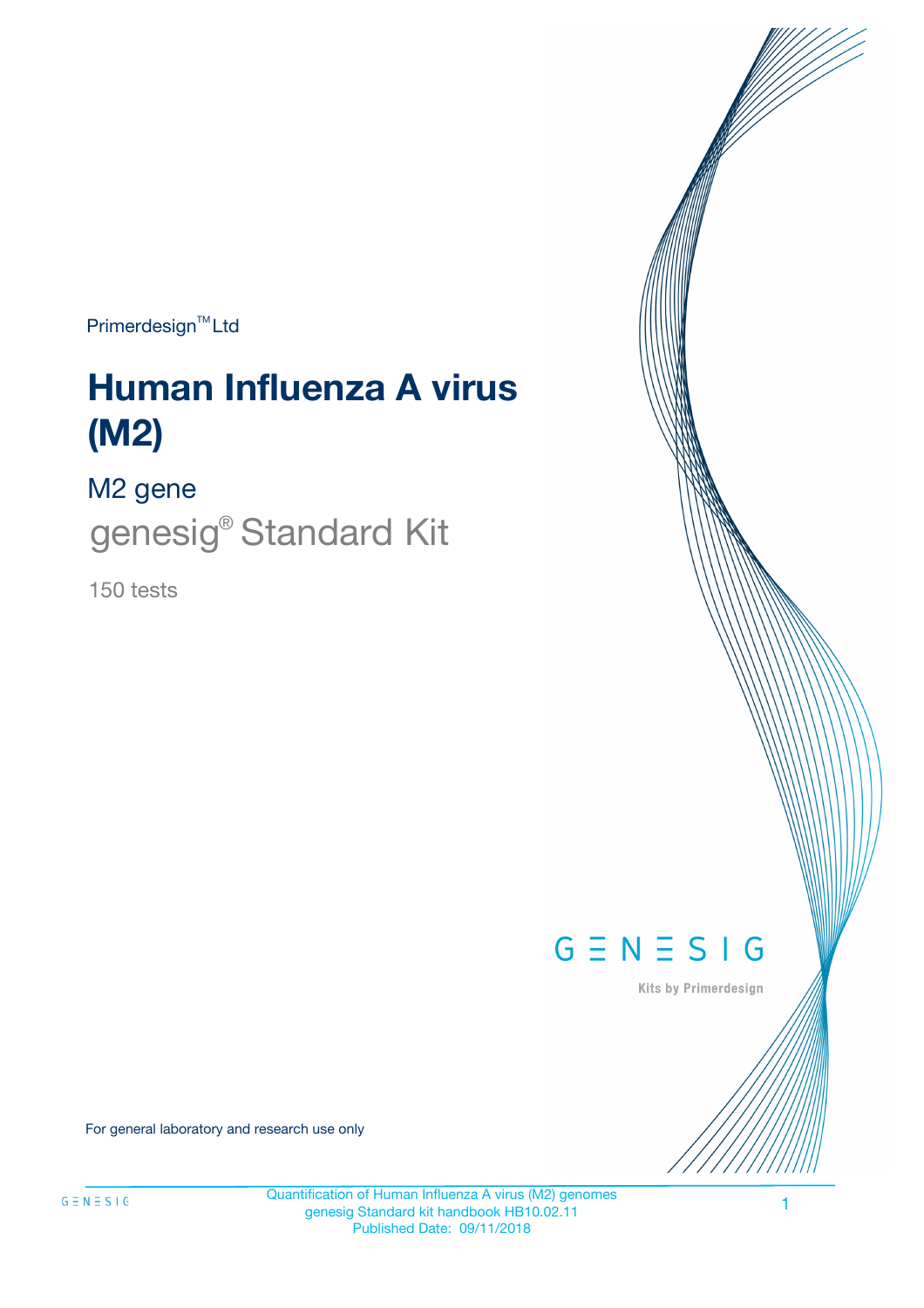# Introduction to Human Influenza A virus (M2)

Influenza, commonly known as the flu, is an infectious disease of birds and mammals caused by an RNA virus of the family Orthomyxoviridae (the influenza viruses). In people, common symptoms of influenza are fever, sore throat, muscle pains, severe headache, coughing, and weakness and fatigue. In more serious cases, influenza causes pneumonia, which can be fatal, particularly in young children and the elderly. Although the common cold is sometimes confused with influenza, it is a much less severe disease and caused by a different virus. Similarly, gastroenteritis is sometimes called "stomach flu" or "24-hour flu", but is unrelated to influenza.

Typically, influenza is transmitted from infected mammals through the air by coughs or sneezes creating aerosols containing the virus, and from infected birds through their droppings.

Influenza can also be transmitted by saliva, nasal secretions, feces and blood. Infections either occur through direct contact with these bodily fluids, or by contact with contaminated surfaces. Flu viruses can remain infectious for over 30 days at 0°C (32°F) and about one week at human body temperature, although they are rapidly inactivated by disinfectants and detergents.

Flu spreads around the world in seasonal epidemics, killing millions of people in pandemic years and hundreds of thousands in non-pandemic years. Three influenza pandemics occurred in the 20th century—each following a major genetic change in the virus—and killed tens of millions of people. Often, these pandemics result from the spread of a flu virus between animal species.

Influenza virus A includes only one species: Influenza A virus which causes influenza in birds and some mammals. Strains of all subtypes of influenza A virus have been isolated from wild birds, although disease is uncommon. Some isolates of influenza A virus cause severe disease both in domestic poultry and, rarely, in humans. Occasionally viruses are transmitted from wild aquatic birds to domestic poultry and this may cause an outbreak or give rise to human influenza pandemics.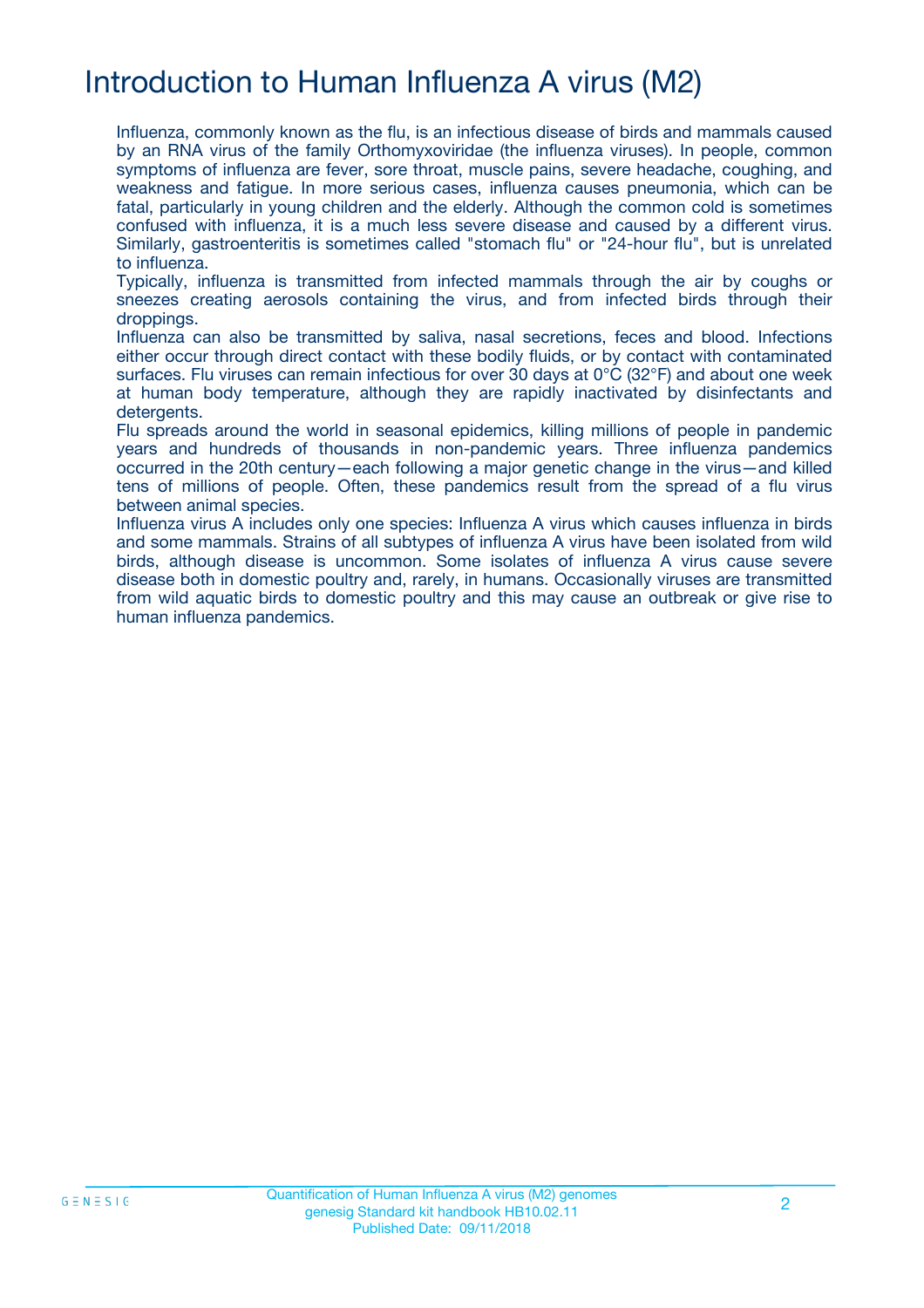# **Specificity**

The Primerdesign genesig Kit for Human Influenza A virus (M2) (FluA-M2) genomes is designed for the in vitro quantification of FluA-M2 genomes. The kit is designed to have a broad detection profile. Specifically, the primers represent 100% homology with over 95% of the NCBI database reference sequences available at the time of design.

The dynamics of genetic variation means that new sequence information may become available after the initial design. Primerdesign periodically reviews the detection profiles of our kits and when required releases new versions.

The primers have 100% homology with over 95% of reference sequences contained in the NCBI database and therefore have a very broad quantification profile.

However, due to the inherent instability of RNA viral genomes, it is not possible guarantee quantification of all clinical isolates.

If you require further information, or have a specific question about the detection profile of this kit then please send an e.mail to enquiry@primerdesign.co.uk and our bioinformatics team will answer your question.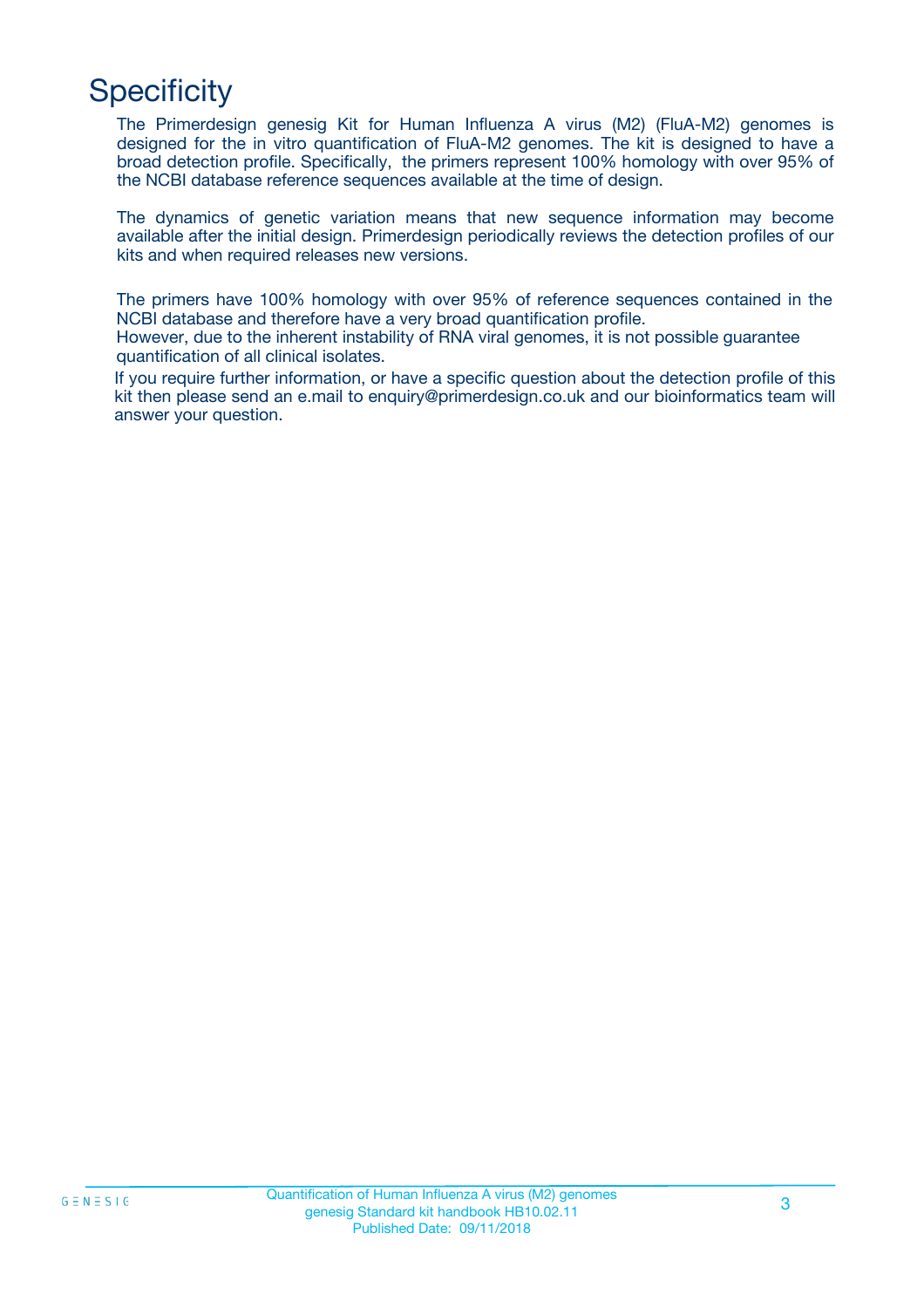# Kit contents

- **FluA-M2 specific primer/probe mix (150 reactions BROWN)** FAM labelled
- **FluA-M2 positive control template (for Standard curve RED)**
- **RNase/DNase free water (WHITE)** for resuspension of primer/probe mixes
- **Template preparation buffer (YELLOW)** for resuspension of positive control template and standard curve preparation

## **Reagents and equipment to be supplied by the user**

#### **Real-time PCR Instrument**

#### **Extraction kit**

This kit is recommended for use with genesig Easy DNA/RNA Extraction kit. However, it is designed to work well with all processes that yield high quality RNA and DNA with minimal PCR inhibitors.

**oasigTM lyophilised OneStep or Precision**®**PLUS OneStep 2X RT-qPCR Master Mix** Contains complete OneStep RT-qPCR master mix

**Pipettors and Tips**

**Vortex and centrifuge**

**Thin walled 1.5 ml PCR reaction tubes**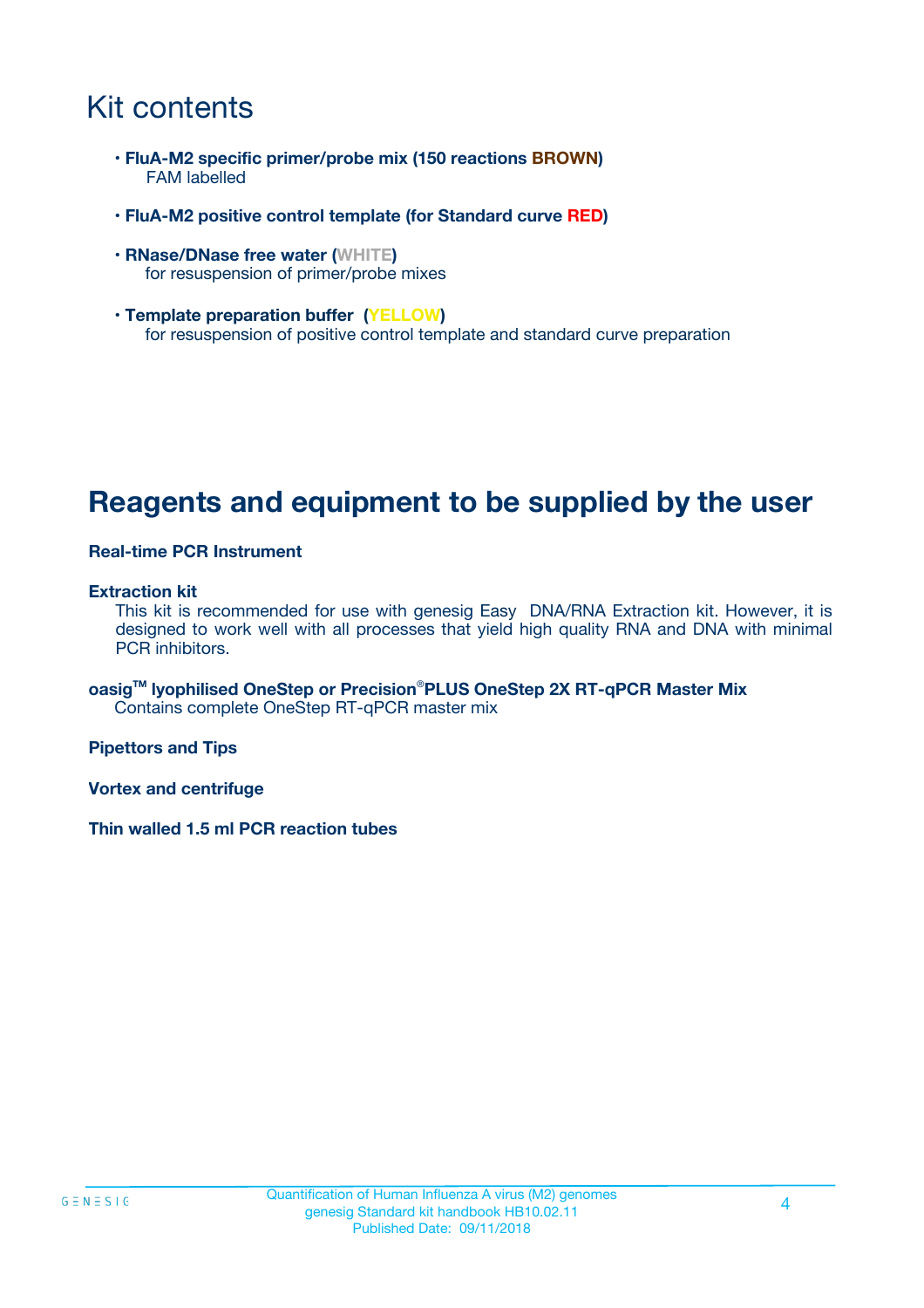### Kit storage and stability

This kit is stable at room temperature but should be stored at -20ºC on arrival. Once the lyophilised components have been resuspended they should not be exposed to temperatures above -20°C for longer than 30 minutes at a time and unnecessary repeated freeze/thawing should be avoided. The kit is stable for six months from the date of resuspension under these circumstances.

If a standard curve dilution series is prepared this can be stored frozen for an extended period. If you see any degradation in this serial dilution a fresh standard curve can be prepared from the positive control.

Primerdesign does not recommend using the kit after the expiry date stated on the pack.

### Suitable sample material

All kinds of sample material suited for PCR amplification can be used. Please ensure the samples are suitable in terms of purity, concentration, and RNA/DNA integrity. Always run at least one negative control with the samples. To prepare a negative-control, replace the template RNA sample with RNase/DNase free water.

### Dynamic range of test

Under optimal PCR conditions genesig FluA-M2 detection kits have very high priming efficiencies of >95% and can detect less than 100 copies of target template.

### Notices and disclaimers

This product is developed, designed and sold for research purposes only. It is not intended for human diagnostic or drug purposes or to be administered to humans unless clearly expressed for that purpose by the Food and Drug Administration in the USA or the appropriate regulatory authorities in the country of use. During the warranty period Primerdesign genesig detection kits allow precise and reproducible data recovery combined with excellent sensitivity. For data obtained by violation to the general GLP guidelines and the manufacturer's recommendations the right to claim under guarantee is expired. PCR is a proprietary technology covered by several US and foreign patents. These patents are owned by Roche Molecular Systems Inc. and have been sub-licensed by PE Corporation in certain fields. Depending on your specific application you may need a license from Roche or PE to practice PCR. Additional information on purchasing licenses to practice the PCR process may be obtained by contacting the Director of Licensing at Roche Molecular Systems, 1145 Atlantic Avenue, Alameda, CA 94501 or Applied Biosystems business group of the Applera Corporation, 850 Lincoln Centre Drive, Foster City, CA 94404. In addition, the 5' nuclease assay and other homogeneous amplification methods used in connection with the PCR process may be covered by U.S. Patents 5,210,015 and 5,487,972, owned by Roche Molecular Systems, Inc, and by U.S. Patent 5,538,848, owned by The Perkin-Elmer Corporation.

### Trademarks

Primerdesign™ is a trademark of Primerdesign Ltd.

genesig $^\circledR$  is a registered trademark of Primerdesign Ltd.

The PCR process is covered by US Patents 4,683,195, and 4,683,202 and foreign equivalents owned by Hoffmann-La Roche AG. BI, ABI PRISM® GeneAmp® and MicroAmp® are registered trademarks of the Applera Genomics (Applied Biosystems Corporation). BIOMEK® is a registered trademark of Beckman Instruments, Inc.; iCycler™ is a registered trademark of Bio-Rad Laboratories, Rotor-Gene is a trademark of Corbett Research. LightCycler™ is a registered trademark of the Idaho Technology Inc. GeneAmp®, TaqMan® and AmpliTaqGold® are registered trademarks of Roche Molecular Systems, Inc., The purchase of the Primerdesign™ reagents cannot be construed as an authorization or implicit license to practice PCR under any patents held by Hoffmann-LaRoche Inc.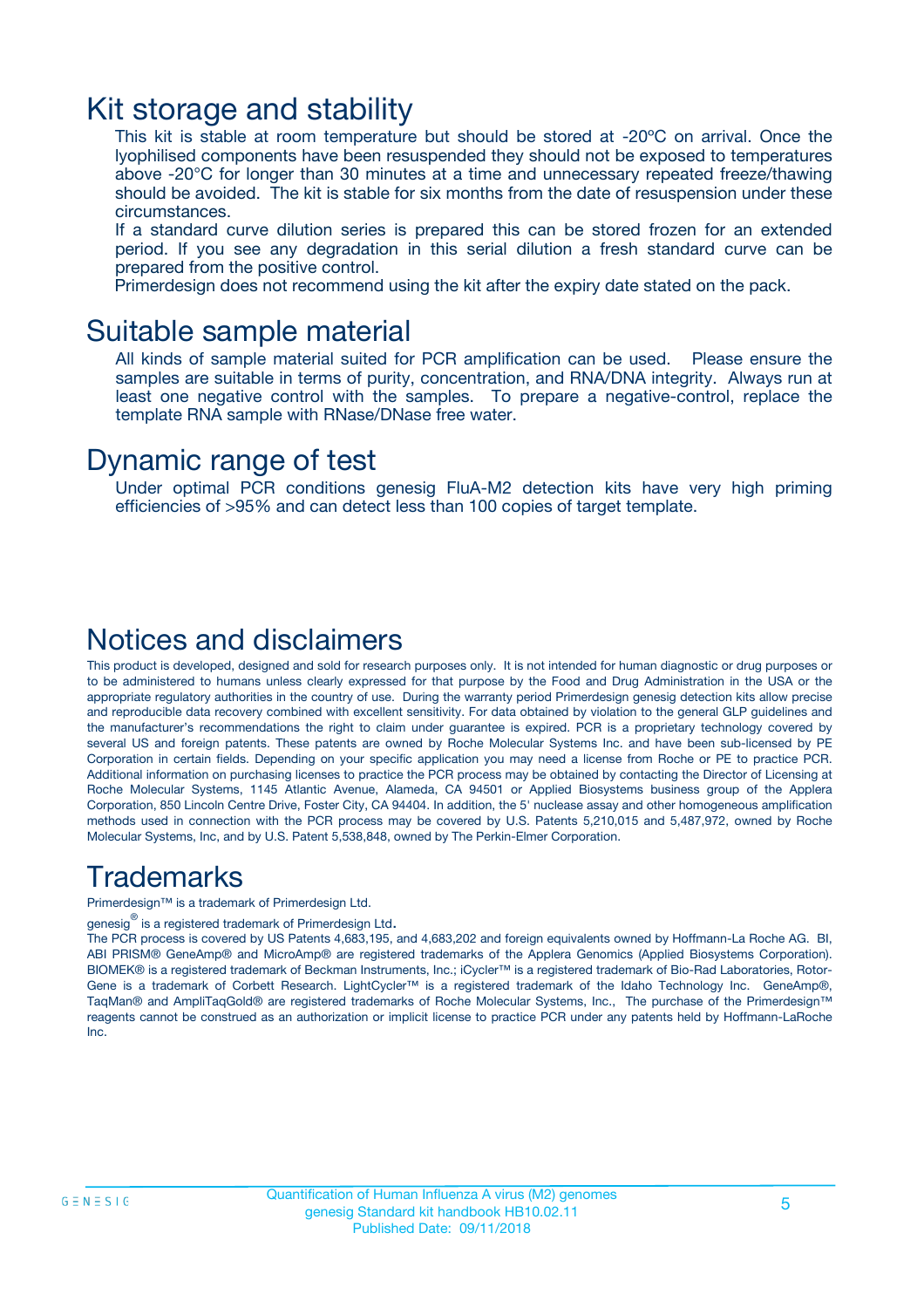# Principles of the test

#### **Real-time PCR**

A FluA-M2 specific primer and probe mix is provided and this can be detected through the FAM channel.

The primer and probe mix provided exploits the so-called TaqMan® principle. During PCR amplification, forward and reverse primers hybridize to the FluA-M2 cDNA. A fluorogenic probe is included in the same reaction mixture which consists of a DNA probe labeled with a 5`-dye and a 3`-quencher. During PCR amplification, the probe is cleaved and the reporter dye and quencher are separated. The resulting increase in fluorescence can be detected on a range of qPCR platforms.

#### **Positive control**

For copy number determination and as a positive control for the PCR set up, the kit contains a positive control template. This can be used to generate a standard curve of FluA-M2 copy number / Cq value. Alternatively the positive control can be used at a single dilution where full quantitative analysis of the samples is not required. Each time the kit is used, at least one positive control reaction must be included in the run. A positive result indicates that the primers and probes for detecting the target FluA-M2 gene worked properly in that particular experimental scenario. If a negative result is obtained the test results are invalid and must be repeated. Care should be taken to ensure that the positive control does not contaminate any other kit component which would lead to false-positive results. This can be achieved by handling this component in a Post PCR environment. Care should also be taken to avoid cross-contamination of other samples when adding the positive control to the run. This can be avoided by sealing all other samples and negative controls before pipetting the positive control into the positive control well.

#### **Negative control**

To validate any positive findings a negative control reaction should be included every time the kit is used. For this reaction the RNase/DNase free water should be used instead of template. A negative result indicates that the reagents have not become contaminated while setting up the run.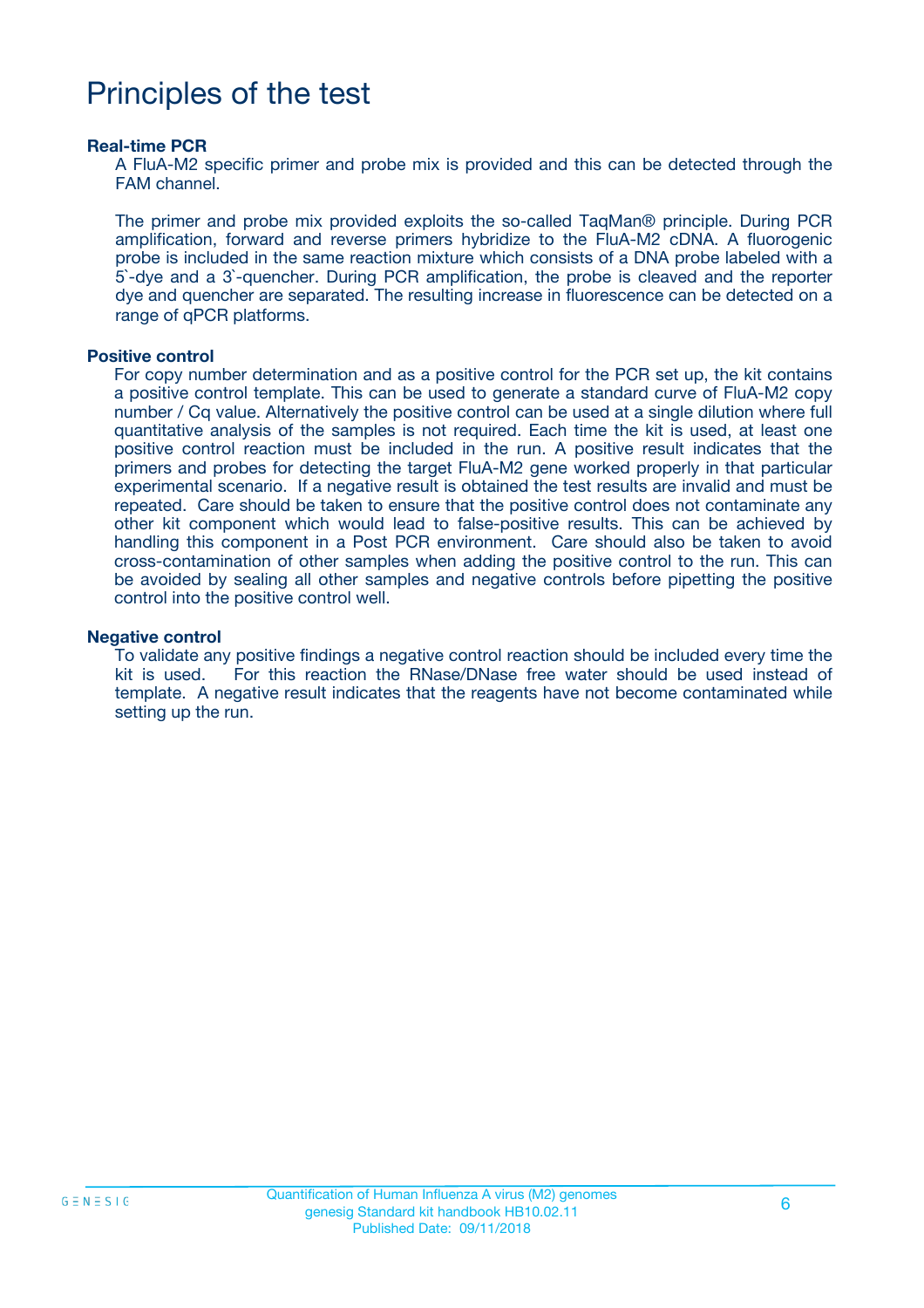### Resuspension protocol

To minimize the risk of contamination with foreign DNA, we recommend that all pipetting be performed in a PCR clean environment. Ideally this would be a designated PCR lab or PCR cabinet. Filter tips are recommended for all pipetting steps.

#### **1. Pulse-spin each tube in a centrifuge before opening.**

This will ensure lyophilised primer and probe mix is in the base of the tube and is not spilt upon opening the tube.

**2. Resuspend the kit components in the RNase/DNase free water supplied, according to the table below:**

To ensure complete resuspension, vortex each tube thoroughly.

| Component - resuspend in water   | <b>Volume</b> |
|----------------------------------|---------------|
| <b>Pre-PCR pack</b>              |               |
| FluA-M2 primer/probe mix (BROWN) | 165 µl        |

#### **3. Resuspend the positive control template in the template preparation buffer supplied, according to the table below:**

To ensure complete resuspension, vortex the tube thoroughly.

| Component - resuspend in template preparation buffer |                      |  |
|------------------------------------------------------|----------------------|--|
| <b>Post-PCR heat-sealed foil</b>                     |                      |  |
| FluA-M2 Positive Control Template (RED) *            | ี 500 ม <sup>ู</sup> |  |

\* This component contains high copy number template and is a VERY significant contamination risk. It must be opened and handled in a separate laboratory environment, away from the other components.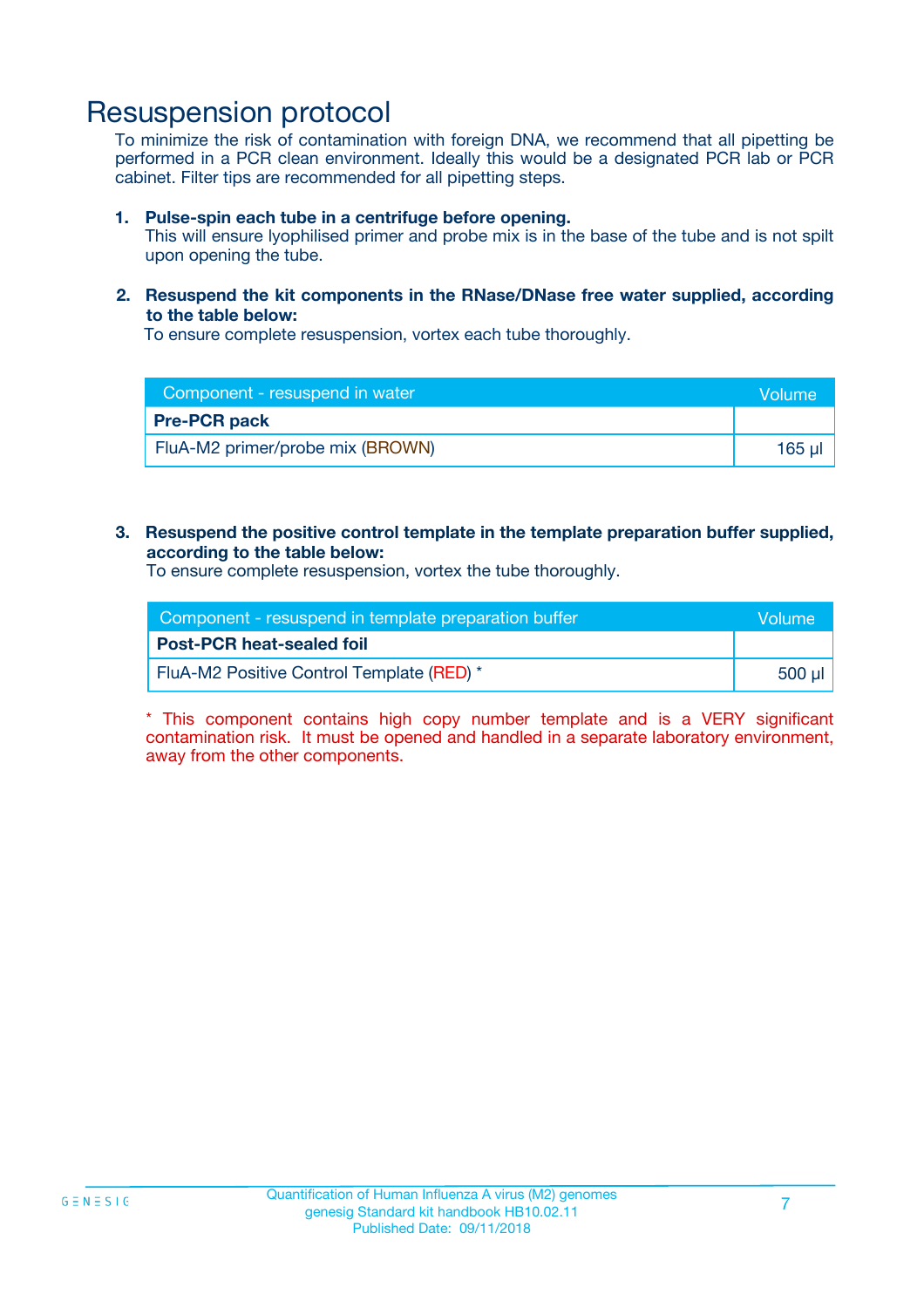## OneStep RT-qPCR detection protocol

A OneStep approach combining the reverse transcription and amplification in a single closed tube is the preferred method. If, however, a two step approach is required see page 10.

#### **For optimum performance and sensitivity.**

All pipetting steps and experimental plate set up should be performed on ice. After the plate is poured proceed immediately to the OneStep amplification protocol. Prolonged incubation of reaction mixes at room temperature can lead to PCR artifacts that reduce the sensitivity of detection.

**1. For each RNA sample prepare a reaction mix according to the table below:** Include sufficient reactions for positive and negative controls.

| Component                                                    | Volume   |
|--------------------------------------------------------------|----------|
| oasig OneStep or PrecisionPLUS OneStep 2X RT-qPCR Master Mix | $10 \mu$ |
| FluA-M2 primer/probe mix (BROWN)                             | 1 µl     |
| <b>RNase/DNase free water (WHITE)</b>                        | $4 \mu$  |
| <b>Final Volume</b>                                          | $15$ µ   |

- **2. Pipette 15µl of this mix into each well according to your qPCR experimental plate set up.**
- **3. Pipette 5µl of RNA template into each well, according to your experimental plate set up.**

For negative control wells use 5µl of RNase/DNase free water. The final volume in each well is 20ul.

**4. If a standard curve is included for quantitative analysis prepare a reaction mix according to the table below:**

| Component                                                    | Volume  |
|--------------------------------------------------------------|---------|
| oasig OneStep or PrecisionPLUS OneStep 2X RT-qPCR Master Mix | 10 µl   |
| FluA-M2 primer/probe mix (BROWN)                             | 1 ul    |
| <b>RNase/DNase free water (WHITE)</b>                        | $4 \mu$ |
| <b>Final Volume</b>                                          | 15 ul   |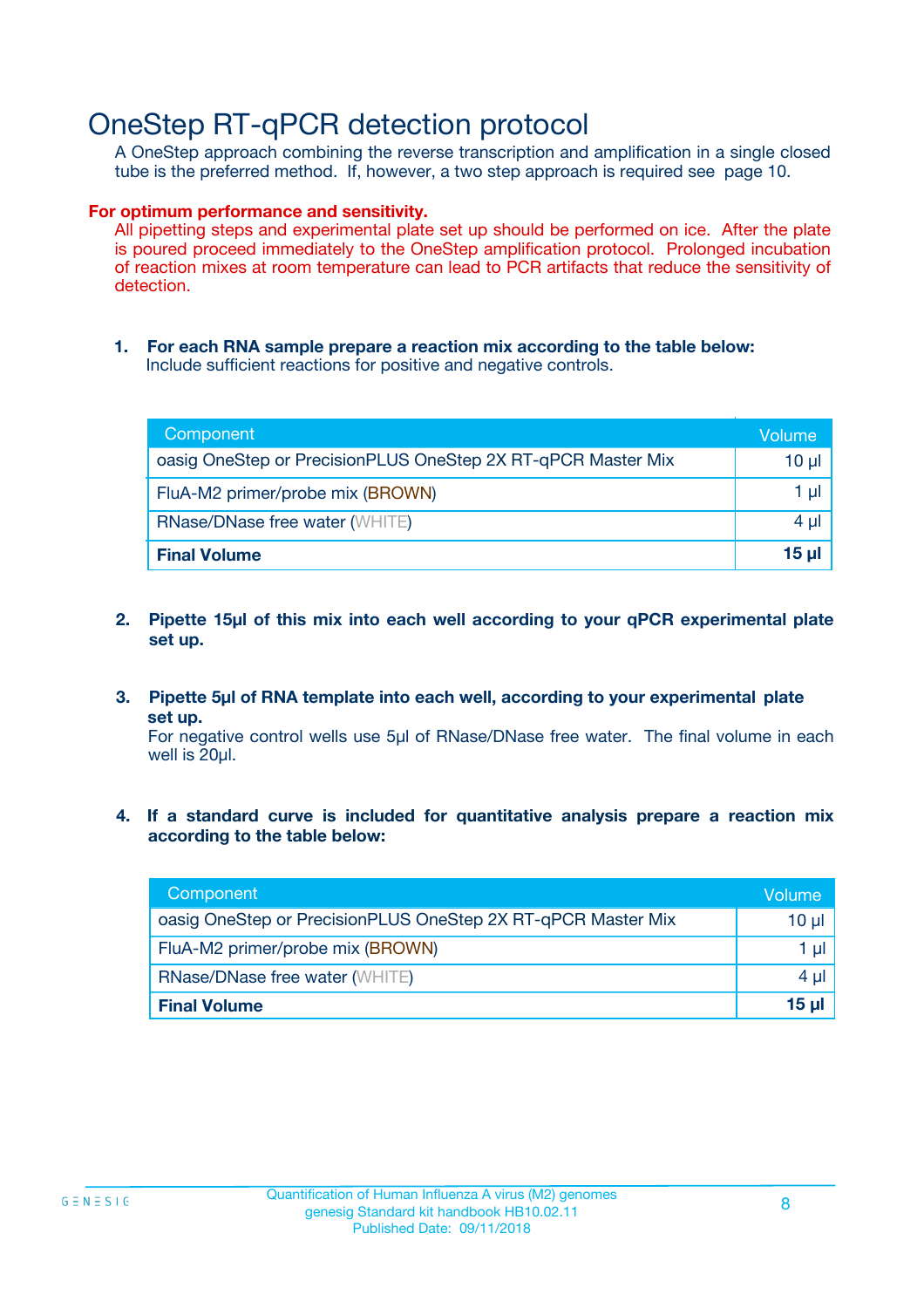#### **5. Preparation of standard curve dilution series**

- 1) Pipette 90µl of template preparation buffer into 5 tubes and label 2-6
- 2) Pipette 10µl of Positive Control Template (RED) into tube 2
- 3) Vortex thoroughly
- 4) Change pipette tip and pipette 10µl from tube 2 into tube 3
- 5) Vortex thoroughly

Repeat steps 4 and 5 to complete the dilution series

| <b>Standard Curve</b>         | <b>Copy Number</b>     |
|-------------------------------|------------------------|
| Tube 1 Positive control (RED) | $2 \times 10^5$ per µl |
| Tube 2                        | $2 \times 10^4$ per µl |
| Tube 3                        | $2 \times 10^3$ per µl |
| Tube 4                        | $2 \times 10^2$ per µl |
| Tube 5                        | 20 per $\mu$           |
| Tube 6                        | 2 per µl               |

**6. Pipette 5µl of standard template into each well for the standard curve according to your plate set up**

The final volume in each well is 20ul.

# OneStep RT-qPCR amplification protocol

Amplification conditions using oasig OneStep or PrecisionPLUS OneStep 2X RT-qPCR Master Mix.

|             | <b>Step</b>                  | <b>Time</b>      | <b>Temp</b>    |
|-------------|------------------------------|------------------|----------------|
|             | <b>Reverse Transcription</b> | $10 \text{ min}$ | 55 °C          |
|             | Enzyme activation            | 2 min            | $95^{\circ}$ C |
| Cycling x50 | Denaturation                 | 10 <sub>s</sub>  | $95^{\circ}$ C |
|             | <b>DATA COLLECTION *</b>     | 60 s             | $60^{\circ}$ C |

\* Fluorogenic data should be collected during this step through the FAM channel